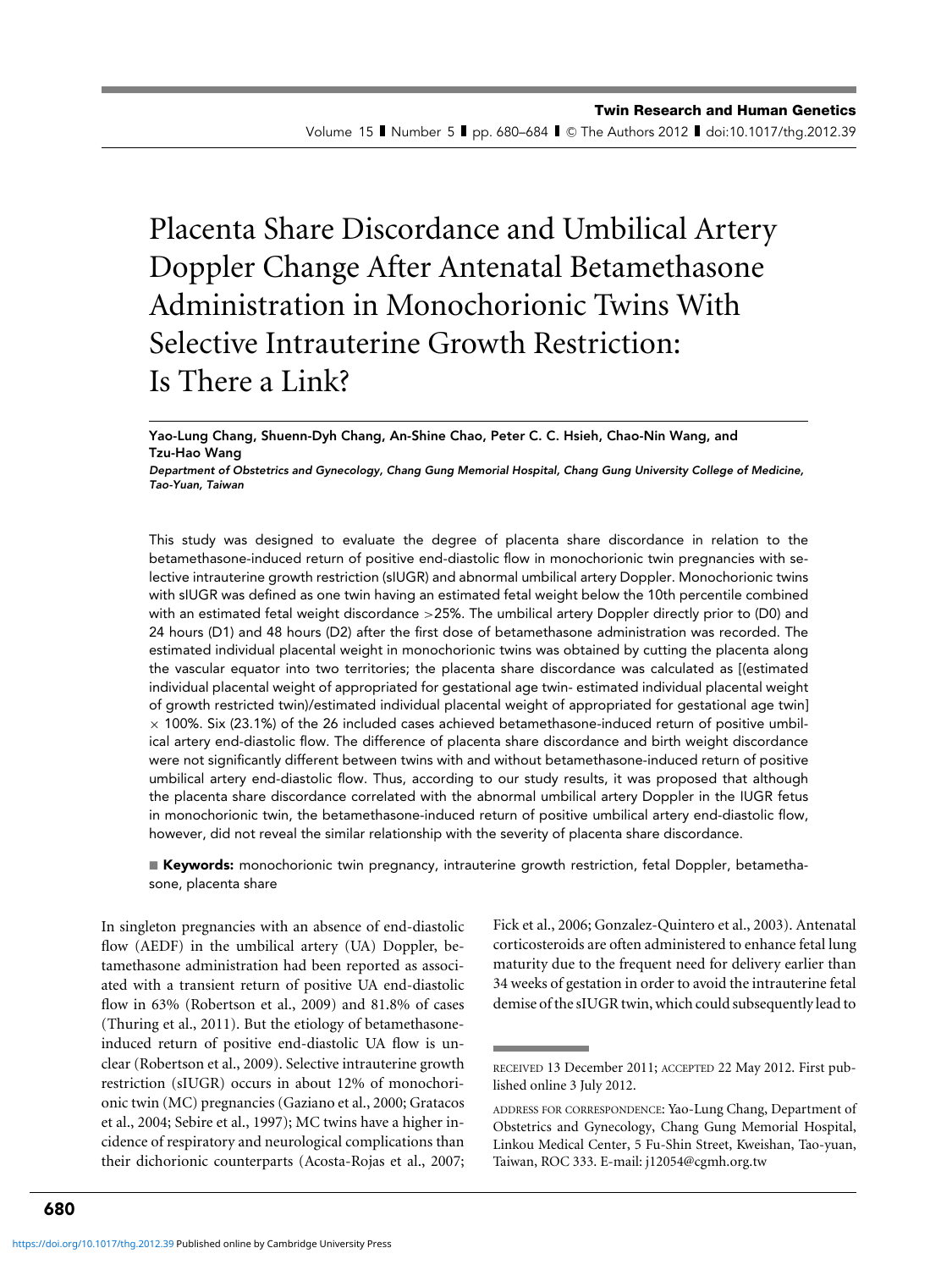brain injury of the co-twin arising from agonal transfusion (Russell et al., 2007).

As revealed in our previous studies, MC pregnancies with sIUGR and UA-AEDF saw more severe placenta share discordance than those where the sIUGR twin showed normal UA Doppler (Chang et al., 2009). So, the etiology of UA-AEDF in sIUGR twin could be partly attributed to severe placenta share discordance (Chang et al., 2009). However, would a similar relationship also exist between the betamethasone-induced return of positive UA end-diastolic flow and the placental share discordance in MC pregnancy with sIUGR and UA-AEDF? The purpose of this study was aimed at addressing this issue.

# Materials and Method

Data were collected prospectively between March 2006 and July 2011 from women who gave birth at Chang Gung Memorial Hospital to MC twins with sIUGR and UA-AEDF. MC was diagnosed by ultrasound as having a single placenta, a thin dividing membrane and lacking a twin peak sign, and was confirmed by postpartum placenta examination.

An MC pregnancy with sIUGR was defined as a combination of the co-twin with an estimated fetal weight below the 10th percentile and fetal weight discordance between the twin pair *>*25% (Acosta-Rojas et al., 2007; Ananth et al., 1998). Intermittent UA-AEDF is not recognized as abnormal Doppler in this study. Pregnancies with signs of twin–twin transfusion syndrome (TTTS), presenting at the time of betamethasone administration, were not included in this study. The study was approved by the local institutional ethics committee.

UA Doppler examinations directly prior to (D0) and after 24 hours (D1) and 48 hours (D2) after administration of the first dose of the treatment cycle (including two doses of 12 mg betamethasone, injected 24 hours apart) were recorded. Pulsed and color Doppler was detected by a multifrequency sector array transabdominal transducer (Voluson 730 Pro, GE Medical Systems, Milwaukee, WI, USA). The system operated at output intensities of *<*100 mW/cm spatial peak temporal average in both imaging and Doppler modes, and the high-pass filter was set at 100 Hz. The sample volume was positioned about 3 cm from the placental insertion of the umbilical cord. All recordings were taken during episodes of fetal inactivity. If positive end-diastolic flow was detected after betamethasone administration, then the Doppler examination was performed on a daily basis in order to record the duration of betamethasone-induced positive end-diastolic UA flow.

Because of the risk of fetal demise in the sIUGR twin with abnormal UA Doppler, all MC pregnancies with sIUGR and UA-AEDF would be suggested to deliver no later than 34 gestational weeks in our institution. Therefore, the indications of betamethasone administration for studying cases included the following situations: (1) deterioration of fetal condition such as reverse of end-diastolic flow of UA Doppler, (2) threatening preterm delivery before gestational age of 34 weeks, (3) two days before planned delivery. For clinical purposes, final decisions regarding delivery were made depending on clinical fetal condition or obstetric situation at that time.

The placenta was examined carefully after delivery. Following draining of the blood from the umbilical cord vessels, the placenta was washed to remove all the clots to ensure the completeness of cotyledons and membranes. Then, after removal of the umbilical cord and membranes, the placenta was freshly cut along the vascular equator into two territories between both cord insertions. The vascular equator was defined as a border drawn in the middle of the avascular zone on the chorionic fetal surface where there were no intertwining vascular anastomoses, or on the anastomosis points where twin–twin communicating vessels met. Each placental portion was weighed separately, which yielded an estimated individual placental mass (eIPM). The placenta share discordance was calculated as the difference between the eIPM of the appropriated for gestational age (AGA) and the sIUGR twin divided by the eIPM of the larger twin, the equation expressed as [((eIPM of AGA – eIPM of sIUGR)/eIPM of AGA)  $\times$  100]. Birth weight discordance was calculated in a similar fashion.

Statistical analysis was conducted with SPSS software (version 11.0 for Windows; SPSS Inc, Chicago, IL, USA). Two-sample Student *t* test or Mann–Whitney U test was used to compare between groups for the continuous variables. Qualitative data were compared by means of  $\chi^2$  test. A probability value of less than 0.05 was considered statistically significant.

## Results

There were 26 MC pregnancies with sIUGR and UA-AEDF who received antenatal betamethasone for accelerating fetal lung maturation and the D0, D1, and D2 UA Doppler examination data were obtained during the study period. Part of the data on fetal UA Doppler have been published before (Chang et al., 2011). The characteristics of those MC pregnancies are listed in Table 1. Six cases (23.1%) saw the sIUGR twin UA Doppler returning to positive end-diastolic flow after maternal betamethasone administration, all happening at D1 examination. Three of them had their positive end-diastolic UA flows last for 7 days, 5 days, and 1 day, respectively, and then became AEDF again; the other three cases whose flow was still detectable after 48 hours needed delivery due to either preterm labor or scheduled cesarean section, so the exact duration of return of UA positive enddiastolic flow could not be determined. In the remaining 20 patients with persistent UA-AEDF after betamethasone administration, there were seven neonatal deaths: two twin pairs losing both fetuses due to extreme prematurity and the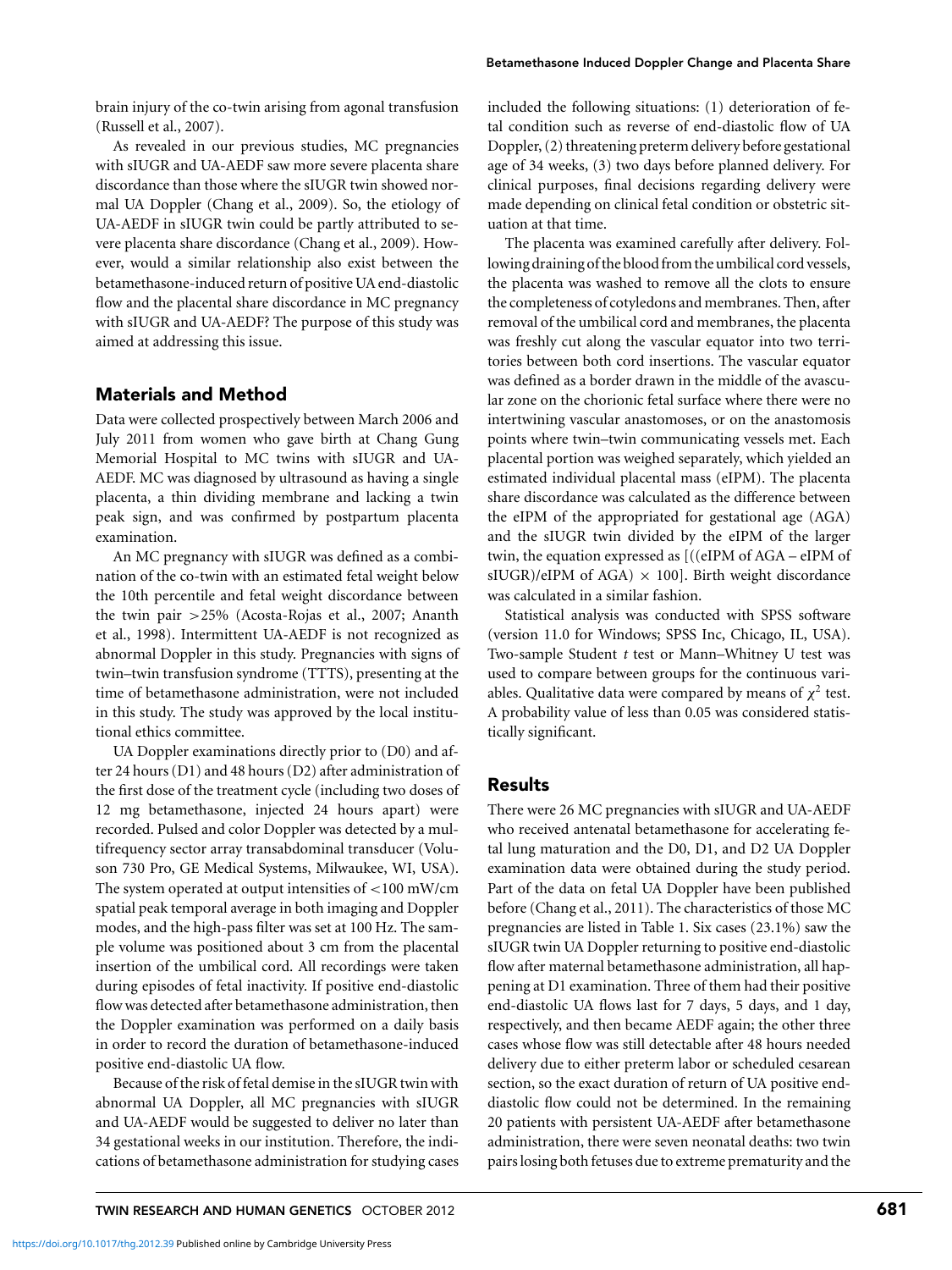#### TABLE 1

Characteristics of Monochorionic Twins With Selective Intrauterine Growth Restriction With Abnormal Umbilical Artery Doppler That Received Antenatal Betamethasone for Accelerating Fetal Lung Maturation

| Maternal age of delivery (years)               | $30.9 + 3.2$       |
|------------------------------------------------|--------------------|
| Mean gestational age of delivery (weeks)       | $31.6 + 2.6$       |
| Gestational age of betamethasone given (weeks) | $29.7 + 2.5$       |
| Interval of complete betamethasone given until | 13.2 $(0 \sim 43)$ |
| delivery (days)                                |                    |
| sIUGR twin UA Doppler returned to positive     | 23% (6/26)         |
| end-diastolic velocity                         |                    |
| Mean birth weight of AGA twin (gm)             | $1642 + 509$       |
| Mean birth weight of sIUGR twin (gm)           | $1016 \pm 359$     |
| Birth weight discordance                       | 38%                |
|                                                |                    |

Note:  $sIUGR$  = selective intrauterine growth restriction;  $UA$  = umbilical artery; AGA = appropriate for gestational age.

other three experiencing a single neonatal death. One case that turned into TTTS one week after betamethasone administration (the reason of betamethasone administration is preterm labor) received amnioreduction and was delivered at gestational age of 33 weeks. So with respect to the neonatal death rate, seven (17.5%) of the 40 fetuses without betamethasone-induced return of positive end-diastolic flow died, whereas no death was observed in the 12 babies with return of UA positive end-diastolic velocity; the difference, however, was not statistically significant ( $p = .18$ ).

The characteristics of MC pregnancies with sIUGR, based on with or without betamethasone-induced return of UA positive end-diastolic flow were listed in Table 2. Placental share discordance and birth weight discordance were not statistically different between return of positive UA end-diastolic flow group ( $n = 6$ ) and persistent UA-AEDF group ( $n = 20$ ): 63.3% versus 62.5% and 39.0% versus 38.3%, respectively. Their gestational age of betamethasone administration and gestational age at delivery, were also comparable in comparison between these two groups of MC pregnancies.

## **Discussion**

Our previous study found that MC pregnancies with a sIUGR twin exhibiting UA-AEDF would have more severe unequal placenta share than those with a sIUGR twin demonstrating positive end-diastolic UA Doppler (Chang et al., 2009). Owing to the fact that these MC pregnancies with one sIUGR often require maternal corticosteroid injection because of the pressing need for early delivery, we are interested to know if the severity of placenta share discordance will have an effect on UA Doppler change after antenatal betamethasone administration. From our study results shown in Table 2, we discovered that both the discordances of placenta share and birth weight did not correlate with the betamethasone-induced return of sIUGR twin UA positive end-diastolic flow.

The incidence of betamethasone-induced return of positive UA end-diastolic velocity in MC with sIUGR and UA-AEDF found by our present study was 23.1% (6/26). It has elsewhere been reported as 63% (58/92) (Robertson et al., 2009) and 81.8% (9/11) (Thuring et al., 2011) in singleton pregnancies with UA-AEDF. So the incidence of betamethasone-induced return of positive end-diastolic flow in singleton pregnancies is higher than those reported for multiple pregnancies. There are two theories explaining the etiology of the betamethasone-induced return of UA positive end-diastolic flow in the IUGR fetuses: one is that exogenous steroid increases fetal blood pressure (Derks et al., 1997); the other is corticosteroid reducing placental resistance by altering the placental tone (Clifton et al., 2002; Korebrits et al., 1998). Due to the fact that the current dose of betamethasone administration for twin pregnancy is suggested as the same for the singleton pregnancy and studies have shown that maternal and umbilical cord blood serum betamethasone concentrations after antenatal betamethasone administration are not different between twin and singleton pregnancy (Ballabh et al., 2002; Gyamfi et al., 2010). So the impact of betamethasoneinduced increasing fetal blood pressure is not sufficient enough to explain the differentincidence of betamethasoneinduced return of UA positive end-diastolic flow between singleton and multiple pregnancies. Thus, we favor the second theory that different degree of betamethasoneinduced placenta vascular dilatation may be responsible for the different incidence of betamethasone-induced

#### TABLE 2

The Characteristics of Monochorionic Twins With sIUGR With and Without Betamethasone Induced Return of the UA Doppler End-Diastolic Velocity

| IUGR twin UA Doppler status after<br>betamethasone administration | UA Doppler return to positive<br>end-diastolic velocity ( $N = 6$ ) | UA Doppler persisting AEDF<br>$(N = 20)$ | p-Value |
|-------------------------------------------------------------------|---------------------------------------------------------------------|------------------------------------------|---------|
| Neonatal death (N)                                                |                                                                     |                                          | 0.18    |
| Progression to TTTS (N)                                           |                                                                     |                                          | 0.80    |
| Mean GA of delivery (weeks)                                       | $33.0 + 1.6$                                                        | $31.0 + 2.8$                             | 0.11    |
| Mean GA (weeks) of betamethasone                                  | $29.4(25.4\sim33.7)$                                                | $29.8(25.6\sim33.4)$                     | 0.82    |
| administration (range)                                            |                                                                     |                                          |         |
| Placenta share discordance                                        | 63.3%                                                               | 62.5%                                    | 0.90    |
| Birth weight discordance                                          | 39.0%                                                               | 38.3%                                    | 0.87    |

Note: N = case number; sIUGR = selective intrauterine growth restriction; UA = umbilical artery; TTTS = twin-twin transfusion syndrome; GA = gestational age; AGA = appropriate for gestational age.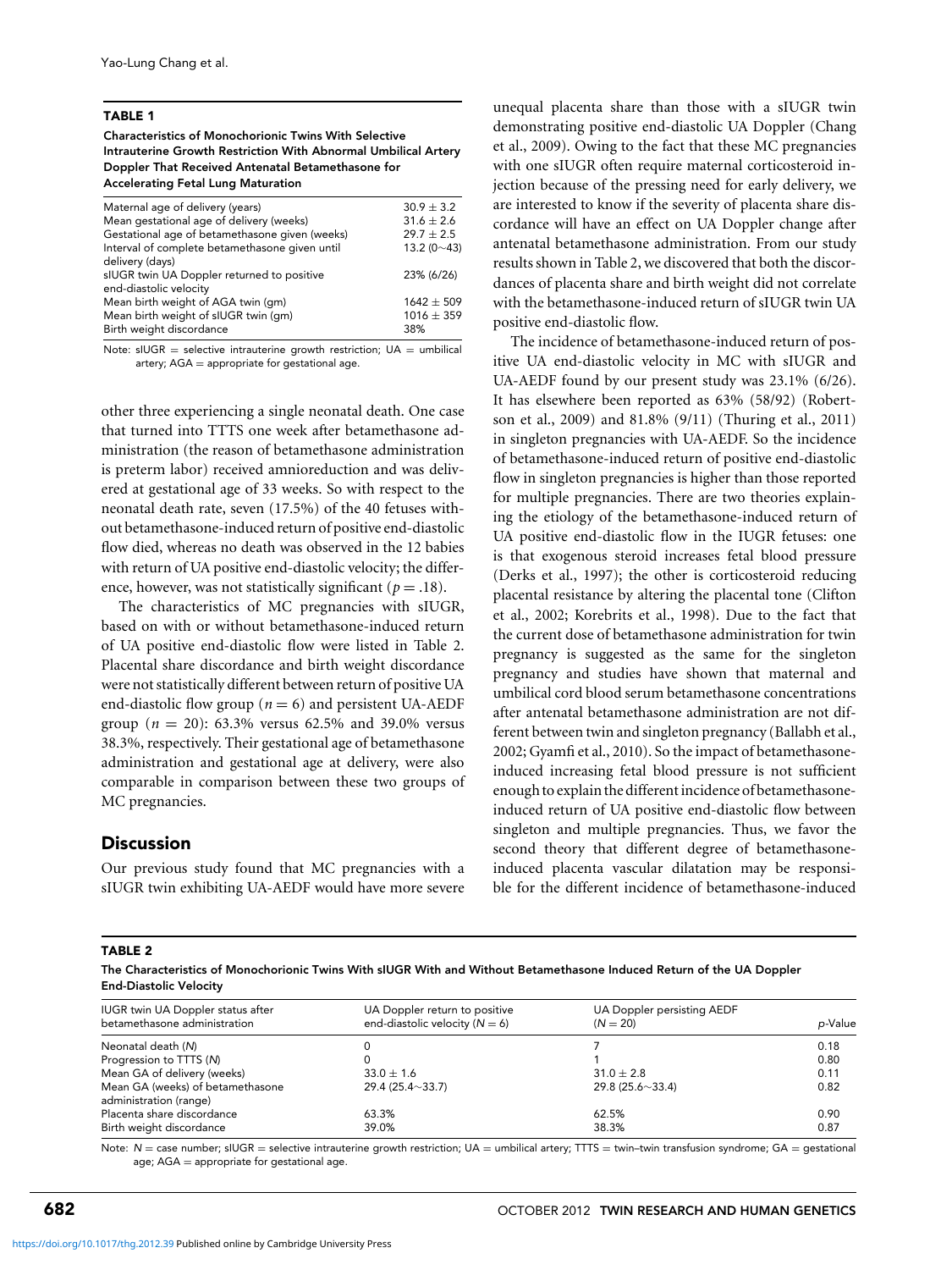return of UA positive end-diastolic flow between these two groups.

Recent studies have revealed that the current standard dose or interval for antenatal corticosteroid administration in singleton pregnancy, whether it be single or multiple courses, has not helped much in reducing respiratory distress in twins (Choi et al., 2009). And also the effect of antenatal corticosteroids decreases with increasing plurality (Blickstein et al., 2005). So, combining our finding of a lower rate of betamethasone-induced return of UA positive end-diastolic flow in twin pregnancies than in singleton pregnancy, the optimal dose and interval of antenatal corticosteroid to enhance the fetal lung maturation in multiple pregnancies may need further studies to evaluate.

In conclusion, although more severe unequal placenta share correlates with the sIUGR twin abnormal UA Doppler in MC twins, the severity of placenta share discordance was not different between MC twins with and without return of positive sIUGR twin UA end-diastolic flow after betamethasone administration.

## References

- Acosta-Rojas, R., Becker, J., Munoz-Abellana, B., Ruiz, C., Carreras, E., & Gratacos, E. (2007). Twin chorionicity and the risk of adverse perinatal outcome. *International Journal of Gynaecology and Obstetrics*, *96*, 98–102.
- Ananth, C. V., Vintzileos, A. M., Shen-Schwarz, S., Smulian, J. C., & Lai, Y. L. (1998). Standards of birth weight in twin gestations stratified by placental chorionicity.*Obstetrics and Gynecology*, *91*, 917–924.
- Ballabh, P., Lo, E. S., Kumari, J., Cooper, T. B., Zervoudakis, I., Auld, P. A., & Krauss, A. N. (2002). Pharmacokinetics of betamethasone in twin and singleton pregnancy. *Clinical Pharmacology and Therputics*, *71*, 39–45.
- Blickstein, I., Shinwell, E. S., Lusky, A., & Reichman, B. (2005). Plurality-dependent risk of respiratory distress syndrome among very-low-birth-weight infants and antepartum corticosteroid treatment. *American Journal of Obstetrics and Gynecology*, *192*, 360–364.
- Chang, Y. L., Chang, S. D., Chao, A. S., Hsieh, P. C., Wang, C. N., & Wang, T. H. (2009). Clinical outcome and placental territory ratio of monochorionic twin pregnancies and selective intrauterine growth restriction with different types of umbilical artery Doppler. *Prenatal Diagnosis*, *29*, 253–256.
- Chang, Y. L., Chang, S. D., Chao, A. S., Hsieh, P. C., Wang, C. N., & Wang, T. H. (2011). Fetal hemodynamic changes following maternal betamethasone administration in monochorionic twin pregnancies featuring one twin with selective growth restriction and abnormal umbilical artery Doppler. *Journal of Obstetric and Gynaecological Research*, *37*, 1671–1676.
- Choi, S. J., Song, S. E., Seo, E. S., Oh, S. Y., Kim, J. H., & Roh, C. R. (2009). The effect of single or multiple courses of ante-

natal corticosteroid therapy on neonatal respiratory distress syndrome in singleton versus twin pregnancies. *Australia and New Zealand Journal of Obstetrics and Gynaecology*, *49*, 173–179.

- Clifton, V. L.,Wallace, E.M., & Smith, R. (2002). Short-term effects of glucocorticoids in the human fetal-placental circulation in vitro.*Journal Clinical Endocrinology andMetabolism*, *87*, 2838–2842.
- Derks, J. B., Giussani, D. A., Jenkins, S. L., Wentworth, R. A., Visser, G. H., Padbury, J. F., & Nathanielsz, P. W. (1997). A comparative study of cardiovascular, endocrine and behavioural effects of betamethasone and dexamethasone administration to fetal sheep. *Journal of Physiology*, *499*, 217– 226.
- Fick, A. L., Feldstein, V. A., Norton, M. E., Wassel Fyr, C., Caughey, A. B., & Machin, G. A. (2006). Unequal placental sharing and birth weight discordance in monochorionic diamniotic twins. *American Journal of Obstetrics and Gynecology*, *195*, 178– 183.
- Gaziano, E. P., De Lia, J. E., & Kuhlmann, R. S. (2000). Diamnionic monochorionic twin gestations: an overview. *Journal of Maternal Fetal Medicine*, *9*, 89–96.
- Gonzalez-Quintero, V. H., Luke, B., O'Sullivan, M, J., Misiunas, R., Anderson, E., Nugent, C., Witter, F., Mauldin, J., Newman, R., D'alton, M., Grainger, D., Saade, G., Hankins, G., & Macones, G. (2003). Antenatal factors associated with significant birth weight discordancy in twin gestations. *American Journal of Obstetrics and Gynecology*, *189*, 813–817.
- Gratacos, E., Carreras, E., Becker, J., Lewi, L., Enriquez, G., Perapoch, J., Higueras, T., Cabero, L., & Deprest, J. (2004). Prevalence of neurological damage in monochorionic twins with selective intrauterine growth restriction and intermittent absent or reversed end-diastolic umbilical artery flow. *Ultrasound in Obstetrics and Gynecology*, *24*, 159–163.
- Gyamfi, C., Mele, L., Wapner, R. J., Spong, C. Y., Peaceman, A., Sorokin, Y., Dudley, D. J., Johnson, F., Leveno, K. J., Caritis, S. N., Mercer, B. M., Thorp, J. M., Jr., O'Sullivan, M. J., Ramin, S. M., Carpenter, M., Rouse, D. J., Miodovnik, M., Sibai, B., & Eunice Kennedy Shriver National Institute of Child Health and Human Development Maternal-Fetal Medicine Units Network. (2010). The effect of plurality and obesity on betamethasone concentrations in women at risk for preterm delivery. *American Journal of Obstetrics and Gynecology*, *203*, 219.e1–5.
- Korebrits, C., Yu, D. H., Ramirez, M. M., Marinoni, E., Bocking, A. D., & Challis, J. R. (1998). Antenatal glucocorticoid administration increases corticotrophin-releasing hormone in maternal plasma. *British Journal of Obstetrics and Gynaecology*, *105*, 556–561.
- Robertson, M. C., Murila, F., Tong, S., Baker, L. S., Yu, V. Y., & Wallace, E. M. (2009). Predicting perinatal outcome through changes in umbilical artery Doppler studies after antenatal corticosteroids in the growthrestricted fetus. *Obstetrics and Gynecology*, *113*, 636– 640.